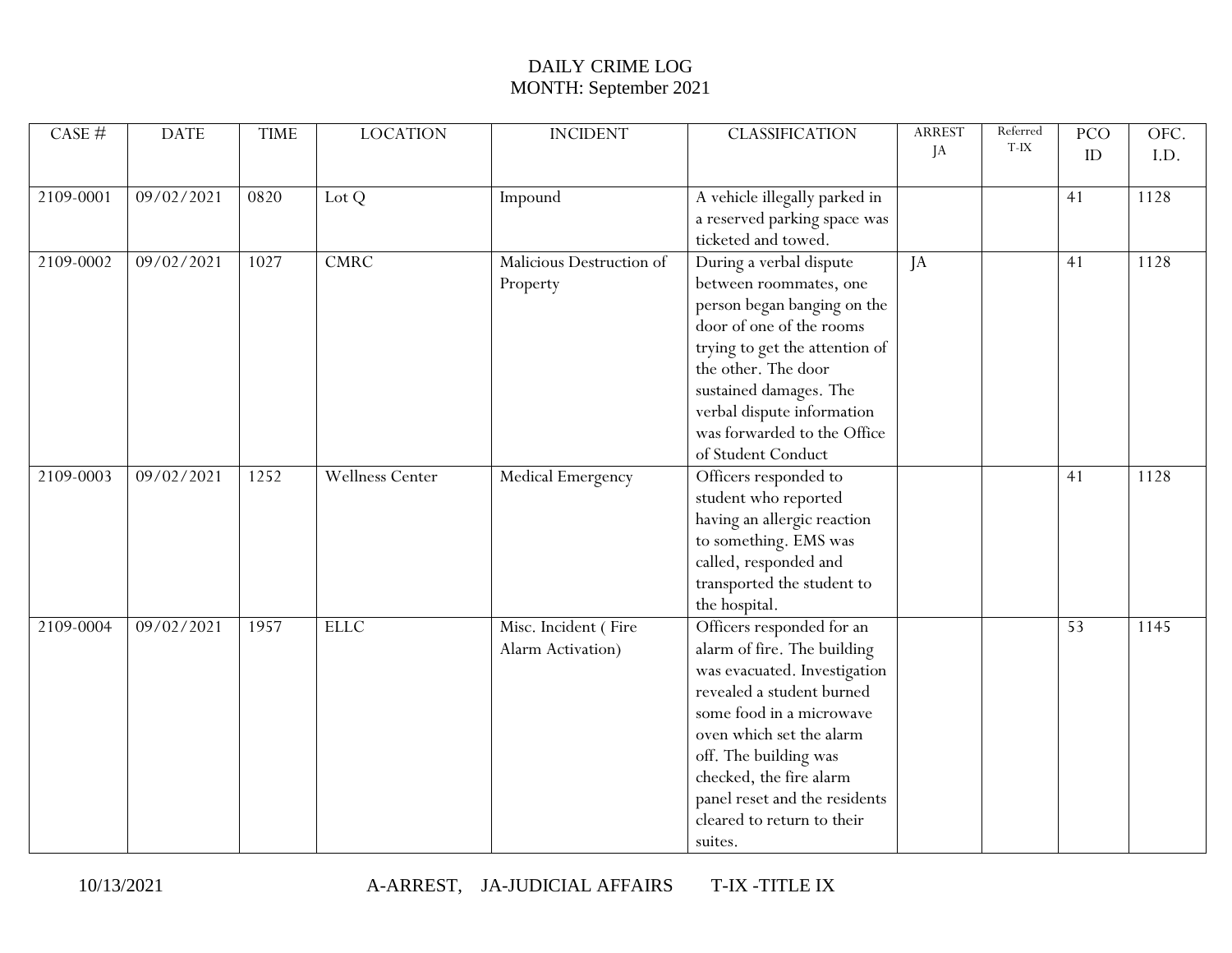| 2109-0005<br>2109-0006 | 09/03/2021<br>09/03/2021 | 0249<br>1152 | <b>ELLC</b><br>Lot O | Medical Emergency<br>Impound | Officers responded to a call<br>for a student with<br>abdominal pains. EMS was<br>called and transported the<br>student to the hospital.<br>A vehicle illegally parked in                                                                                                                                         |    | 44<br>41 | 1143<br>1128 |
|------------------------|--------------------------|--------------|----------------------|------------------------------|-------------------------------------------------------------------------------------------------------------------------------------------------------------------------------------------------------------------------------------------------------------------------------------------------------------------|----|----------|--------------|
|                        |                          |              |                      |                              | a reserved parking space was<br>ticketed and towed.                                                                                                                                                                                                                                                               |    |          |              |
| 2109-0007              | 09/06/2021               | 1816         | Tubman Hall          | Fire Alarm Activation        | Officers responded to an<br>alarm of fire. Investigation<br>revealed a student flat<br>ironing her hair which<br>caused the alarm to activate.<br>The alarm was reset.                                                                                                                                            |    | 43       | 1155         |
| 2109-0008              | 09/07/2021               | 2147         | Tubman Hall          | CDS (Marijuana)              | Officers responded to a call<br>for suspected Marijuana in a<br>residential dwelling.<br>Investigation revealed the<br>RA identified a small plastic<br>baggie with suspected<br>marijuana in it. Same was<br>seized and later tested with<br>positive results. Forwarded<br>to the office of Student<br>Conduct. | JA | 53       | 1145         |
| 2109-0009              | 09/08/2021               | 0826         | Lot S                | Impound                      | A vehicle illegally parked in<br>front of a dumpster<br>obstructing access was<br>ticketed and towed.                                                                                                                                                                                                             |    | 41       | 1128         |
| 2109-0010              | 09/08/2021               | 1020         | Lot Q                | Impound                      | A vehicle illegally parked in<br>a reserved parking space was<br>ticketed and towed.                                                                                                                                                                                                                              |    | 41       | 1128         |
| 2021-0203              | 09/08/2021               | 1900         | Lot S                | Accident                     |                                                                                                                                                                                                                                                                                                                   |    | 41       | 1128         |
| 2109-0011              | 09/15/2021               | 0105         | Holmes Hall          | <b>Burglary 4th Degree</b>   | \$964 (Shoes), Officers                                                                                                                                                                                                                                                                                           |    | 44       | 1153         |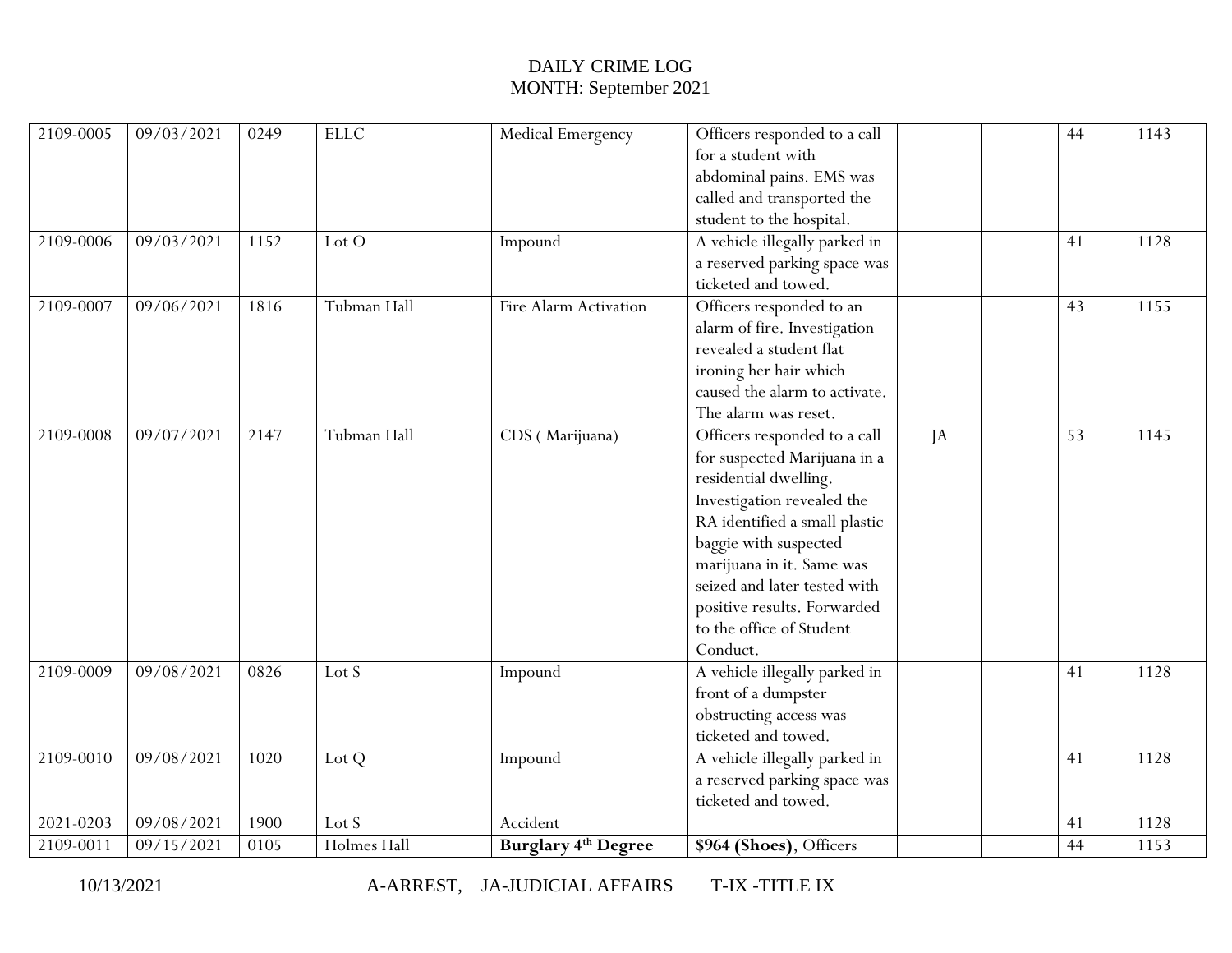|           |            |      |                    |                                                  | responded to a theft call.<br>Investigation revealed a<br>student left the door to their<br>room unsecured and an<br>unknown person(s) entered<br>and removed property.<br>Investigation is being<br>conducted.                                                                             |  |    |      |
|-----------|------------|------|--------------------|--------------------------------------------------|---------------------------------------------------------------------------------------------------------------------------------------------------------------------------------------------------------------------------------------------------------------------------------------------|--|----|------|
| 2109-0012 | 09/16/2021 | 0901 | <b>ELLC</b>        | Miscellaneous Incident<br>(Elevator malfunction) | Officers responded to a<br>student stuck on an<br>elevator. Fireboard was<br>called, responded,<br>unsecured the door and the<br>student exited the elevator.<br>No medical attention was<br>requested. Maintenance<br>staff responded and placed<br>out of service signs on each<br>floor. |  | 41 | 1128 |
| 2109-0013 | 09/16/2021 | 0848 | Lot S              | Impound                                          | A vehicle illegally parked in<br>front of a dumpster<br>obstructing access was<br>ticketed and towed                                                                                                                                                                                        |  | 41 | 1128 |
| 2109-0014 | 09/16/2021 | 0848 | Lot S              | Impound                                          | A vehicle illegally parked in<br>front of a dumpster<br>obstructing access was<br>ticketed and towed                                                                                                                                                                                        |  | 41 | 1128 |
| 2109-0015 | 09/16/2021 | 1431 | <b>Towers Hall</b> | Medical Emergency                                | Officers responded to a call<br>for a student with<br>abdominal pains. EMS was<br>called and transported the<br>student to the hospital.                                                                                                                                                    |  | 53 | 1128 |
| 2109-0016 | 09/16/2021 | 1520 | Holmes Hall        | 4 <sup>th</sup> Degree Burglary                  | \$840 (2 Pair of Shoes and<br>1T-Shirt) Officers                                                                                                                                                                                                                                            |  | 43 | 1128 |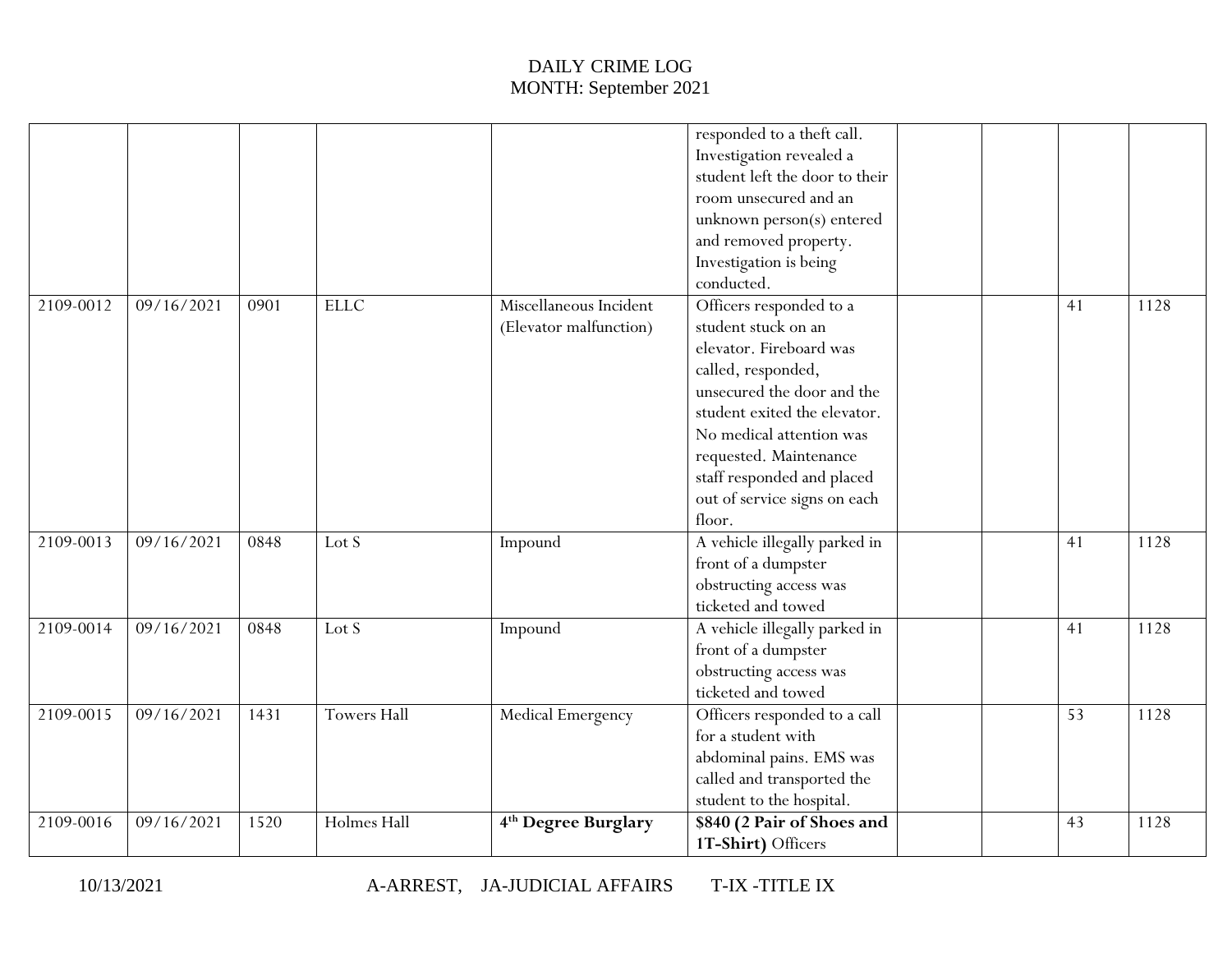|           |            |      |                  |                            | responded to a call for a      |    |      |
|-----------|------------|------|------------------|----------------------------|--------------------------------|----|------|
|           |            |      |                  |                            | theft. Student advised         |    |      |
|           |            |      |                  |                            | officers they left their room  |    |      |
|           |            |      |                  |                            | secured and upon return an     |    |      |
|           |            |      |                  |                            | unknown person (s) entered     |    |      |
|           |            |      |                  |                            | the room and removed their     |    |      |
|           |            |      |                  |                            | property. Incident is under    |    |      |
|           |            |      |                  |                            | investigation.                 |    |      |
| 2109-0017 | 09/17/2021 | 1040 | Holmes Hall      | 4 <sup>th</sup> Burglary   | 5b \$100 (Shoes) Officers      | 41 | 1128 |
|           |            |      |                  |                            | responded to a call for theft. |    |      |
|           |            |      |                  |                            | Student advised the suspect,   |    |      |
|           |            |      |                  |                            | identified only as Chris,      |    |      |
|           |            |      |                  |                            | entered the room and           |    |      |
|           |            |      |                  |                            | advised him that his           |    |      |
|           |            |      |                  |                            | roommate requested him to      |    |      |
|           |            |      |                  |                            | come and grab a pair of        |    |      |
|           |            |      |                  |                            | shoes from the room. He        |    |      |
|           |            |      |                  |                            | grabbed the shoes and left     |    |      |
|           |            |      |                  |                            | the room. Investigation is     |    |      |
|           |            |      |                  |                            | being conducted.               |    |      |
| 2109-0018 | 09/17/2021 | 1011 | Lot L            | Recovered Stolen Vehicle   | Officers assisted Prince       | 43 | 1128 |
|           |            |      |                  |                            | George's County Police         |    |      |
|           |            |      |                  |                            | identify and locate a stolen   |    |      |
|           |            |      |                  |                            | vehicle which was on           |    |      |
|           |            |      |                  |                            | campus. The vehicle owner      |    |      |
|           |            |      |                  |                            | later retrieved the vehicle    |    |      |
|           |            |      |                  |                            | without incident.              |    |      |
| 2109-0019 | 09/18/2021 | 1505 | Holmes Hall #121 | <b>Burglary 4th Degree</b> | 5b \$460 (PlayStation          | 43 | 1142 |
|           |            |      |                  |                            | System, 1 Game) A              |    |      |
|           |            |      |                  |                            | student responded to Police    |    |      |
|           |            |      |                  |                            | headquarters and reported      |    |      |
|           |            |      |                  |                            | to officers while they were    |    |      |
|           |            |      |                  |                            | running errands and            |    |      |
|           |            |      |                  |                            | attending classes all day, an  |    |      |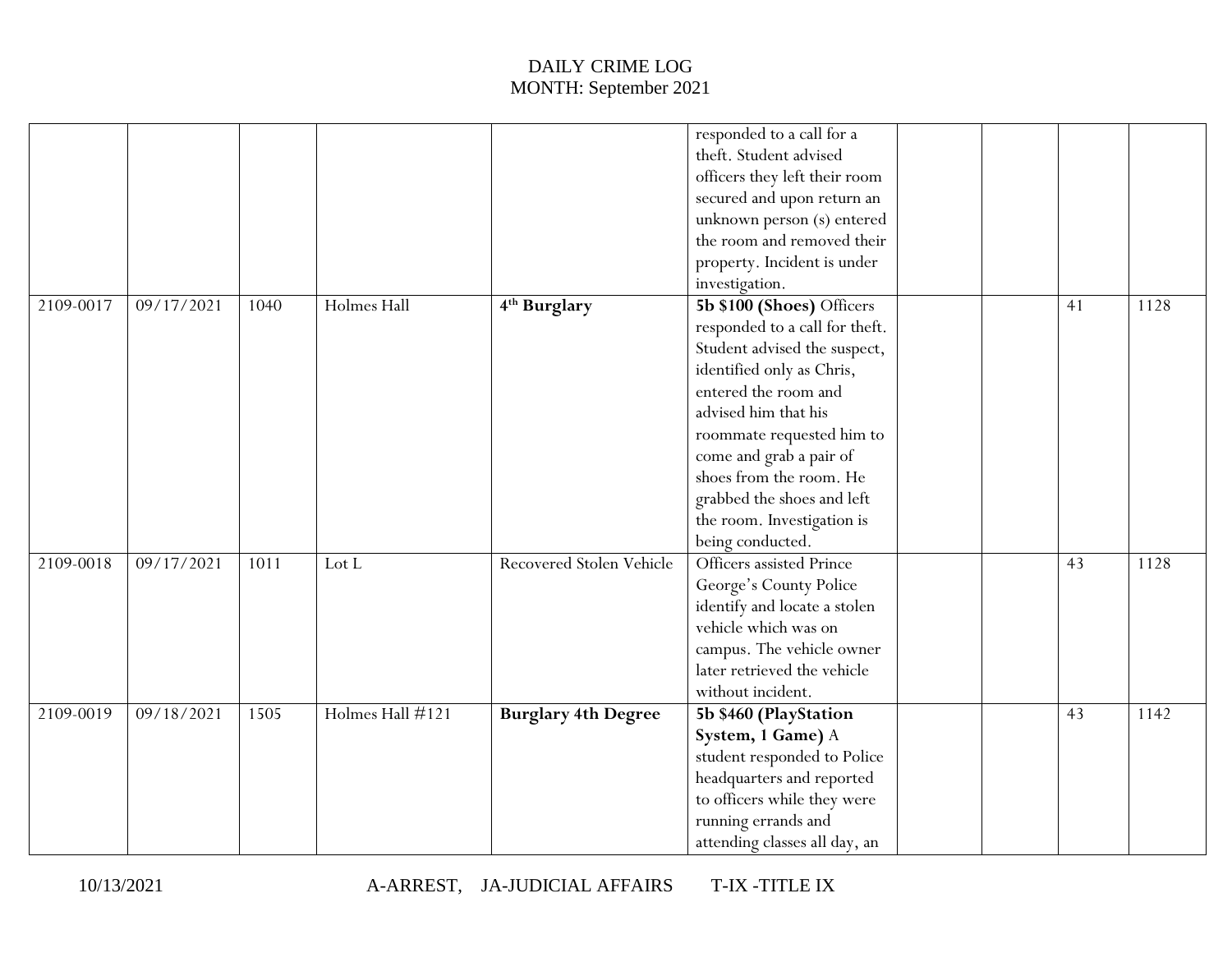|           |                       |      |                      |                           | unknown person(s) entered      |    |    |      |
|-----------|-----------------------|------|----------------------|---------------------------|--------------------------------|----|----|------|
|           |                       |      |                      |                           | their unsecured room and       |    |    |      |
|           |                       |      |                      |                           | removed property from the      |    |    |      |
|           |                       |      |                      |                           | top of their desk.             |    |    |      |
|           |                       |      |                      |                           | Investigation is being         |    |    |      |
|           |                       |      |                      |                           | conducted.                     |    |    |      |
| 2109-0020 | 09/20/2021            | 0117 | <b>ELLC</b> Building | <b>Unauthorized Entry</b> | Officers responded to a call   | IA | 57 | 1153 |
|           |                       |      |                      |                           | for a student who allowed      |    |    |      |
|           |                       |      |                      |                           | access to 2 unknown males      |    |    |      |
|           |                       |      |                      |                           | after being denied entry by    |    |    |      |
|           |                       |      |                      |                           | security personnel. The        |    |    |      |
|           |                       |      |                      |                           | student was later identified   |    |    |      |
|           |                       |      |                      |                           | as a desk assistant for the    |    |    |      |
|           |                       |      |                      |                           | building. Forwarded to the     |    |    |      |
|           |                       |      |                      |                           | Office of Student Conduct.     |    |    |      |
| 2109-0021 | $\frac{09}{20}{2021}$ | 1945 | James gym (pool)     | Medical Emergency         | Officers responded to a call   |    | 43 | 1153 |
|           |                       |      |                      |                           | for a student which slipped    |    |    |      |
|           |                       |      |                      |                           | and fell hitting their head    |    |    |      |
|           |                       |      |                      |                           | near the pool. EMS was         |    |    |      |
|           |                       |      |                      |                           | called and transported the     |    |    |      |
|           |                       |      |                      |                           | student to the hospital.       |    |    |      |
| 2109-0022 | 09/21/2021            | 1523 | NSC (Pub)            | Theft Under\$100          | 6(C)\$5.00 (Cups) Officers     |    | 43 | 1155 |
|           |                       |      |                      |                           | $\,$ responded to a call for a |    |    |      |
|           |                       |      |                      |                           | student who removed cups       |    |    |      |
|           |                       |      |                      |                           | from the Pub area without      |    |    |      |
|           |                       |      |                      |                           | paying for them. Same was      |    |    |      |
|           |                       |      |                      |                           | gone on arrival.               |    |    |      |
|           |                       |      |                      |                           | Investigation is being         |    |    |      |
|           |                       |      |                      |                           | completed.                     |    |    |      |
| 2109-0023 | 09/22/2021            | 1119 | NSU (Bookstore)      | Theft Under\$100          | Officers responded to a call   |    | 41 | 1145 |
|           |                       |      |                      |                           | for theft. The complainant     |    |    |      |
|           |                       |      |                      |                           | advised a student entered      |    |    |      |
|           |                       |      |                      |                           | the store and attempted to     |    |    |      |
|           |                       |      |                      |                           | purchase several items with    |    |    |      |
|           |                       |      |                      |                           |                                |    |    |      |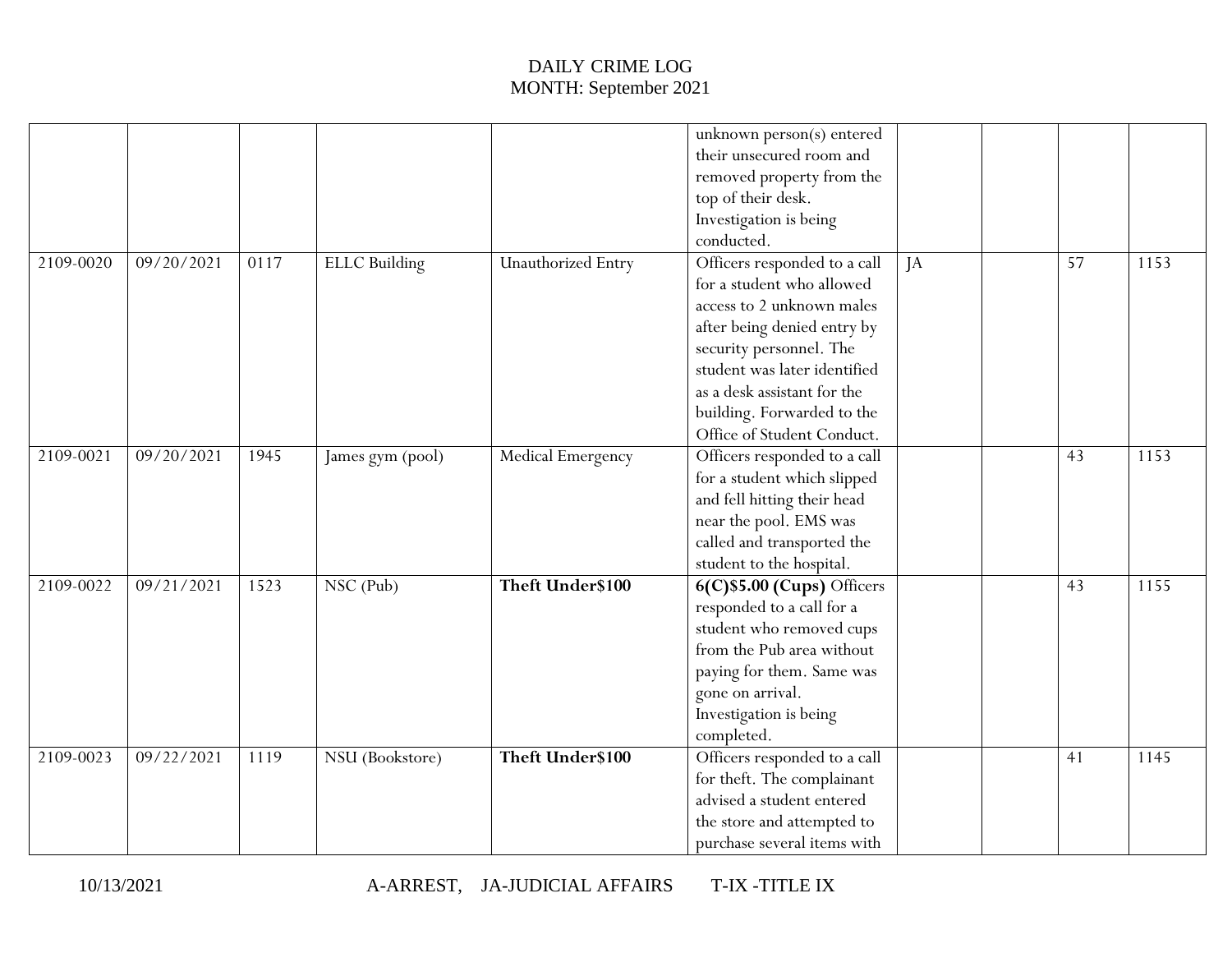|           |            |          |              |                        | a credit card. It was later   |        |    |      |
|-----------|------------|----------|--------------|------------------------|-------------------------------|--------|----|------|
|           |            |          |              |                        | determined the credit card    |        |    |      |
|           |            |          |              |                        | was stolen. An investigation  |        |    |      |
|           |            |          |              |                        | is being conducted.           |        |    |      |
| 2109-0024 | 09/22/2021 | 1120     | <b>FPAC</b>  | <b>Property Damage</b> | \$500 (Shattered              |        | 41 | 1112 |
|           |            | (reporte |              |                        | Window) FPAC staff            |        |    |      |
|           |            | d)       |              |                        | advised Police a window       |        |    |      |
|           |            |          |              |                        | was shattered while an        |        |    |      |
|           |            |          |              |                        | employee was cutting grass.   |        |    |      |
|           |            |          |              |                        | Facilities was notified.      |        |    |      |
| 2109-0025 | 09/22/2021 | 0934     | Guard Booth  | Verbal Altercation     | Officers responded to a call  |        | 41 | 1145 |
|           |            |          |              |                        | for verbal altercation.       |        |    |      |
|           |            |          |              |                        | Investigation revealed a      |        |    |      |
|           |            |          |              |                        | verbal dispute between a      |        |    |      |
|           |            |          |              |                        | student and a parent. The     |        |    |      |
|           |            |          |              |                        | student walked away and       |        |    |      |
|           |            |          |              |                        | the parent did not want to    |        |    |      |
|           |            |          |              |                        | have police involvement and   |        |    |      |
|           |            |          |              |                        | left the area.                |        |    |      |
| 2109-0026 | 09/23/2021 | 0910     | Lot K        | Impound                | A vehicle illegally parked in |        | 41 | 1145 |
|           |            |          |              |                        | a reserved parking space was  |        |    |      |
|           |            |          |              |                        | ticketed and towed            |        |    |      |
| 2109-0027 | 09/23/2021 | 1054     | <b>MLK</b>   | Welfare Check          | Officers were requested to    |        | 41 | 1158 |
|           |            |          |              |                        | check on the welfare of a     |        |    |      |
|           |            |          |              |                        | student. Contact was made.    |        |    |      |
|           |            |          |              |                        | The student was in good       |        |    |      |
|           |            |          |              |                        | health and advised they       |        |    |      |
|           |            |          |              |                        | were overwhelmed and          |        |    |      |
|           |            |          |              |                        | having a rough day. Officers  |        |    |      |
|           |            |          |              |                        | advised the student of        |        |    |      |
|           |            |          |              |                        | services and the student      |        |    |      |
|           |            |          |              |                        | advised they would seek the   |        |    |      |
|           |            |          |              |                        | services at a later date.     |        |    |      |
| 2109-0028 | 09/23/2021 | 1940     | McKeldin Gym | 2nd Degree Assault     | 4(e) Officers responded to    | $T-IX$ | 53 | 1145 |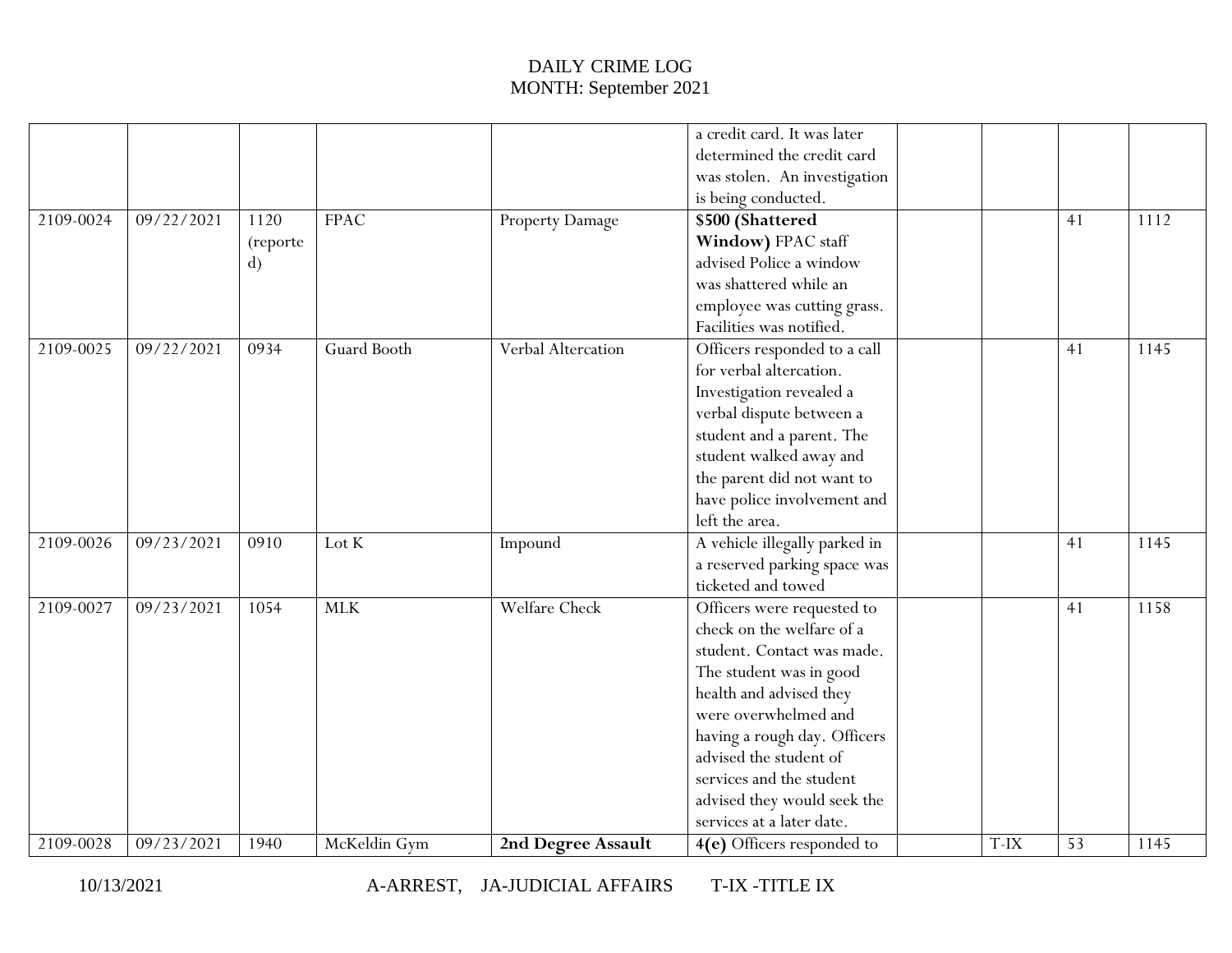|           |            |      |                       | (Domestic Related)       | a call for a female student  |  |    |      |
|-----------|------------|------|-----------------------|--------------------------|------------------------------|--|----|------|
|           |            |      |                       |                          | who had been assaulted by a  |  |    |      |
|           |            |      |                       |                          | former domestic partner.     |  |    |      |
|           |            |      |                       |                          | Officers met with the        |  |    |      |
|           |            |      |                       |                          | complainant and called EMS   |  |    |      |
|           |            |      |                       |                          | to assist the victim who     |  |    |      |
|           |            |      |                       |                          | refused to be transported to |  |    |      |
|           |            |      |                       |                          | the hospital. The incident   |  |    |      |
|           |            |      |                       |                          | was reported to Title IX. An |  |    |      |
|           |            |      |                       |                          | investigation is being       |  |    |      |
|           |            |      |                       |                          | conducted.                   |  |    |      |
| 2109-0029 | 09/24/2021 | 0015 | Henry Circle          | Misc. Incident(Maryland  | Officers while on patrol     |  | 44 | 1143 |
|           |            |      |                       | Flag Missing)            | observed the Maryland flag   |  |    |      |
|           |            |      |                       |                          | was missing from the flag    |  |    |      |
|           |            |      |                       |                          | pole. Investigation is being |  |    |      |
|           |            |      |                       |                          | conducted.                   |  |    |      |
| 2109-0030 | 09/24/2021 | 0715 | Report number issued  | Report number issued in  | Report number issued in      |  | 41 |      |
|           |            |      | in error, see report  | error, see report #2021- | error, see report #2021-     |  |    |      |
|           |            |      | #2021-0246            | 0246                     | 0246                         |  |    |      |
| 2021-0246 | 09/24/2021 | 0715 | Henry Circle          | <b>Accident Report</b>   | <b>Accident Report</b>       |  | 41 | 1128 |
| 2109-0031 | 09/22/2021 | 1520 | <b>FPAC</b>           | Misc. Incident(Employee  | Officers were advised of an  |  | 43 | 1145 |
|           |            |      |                       | Injury)                  | employee who was stung by    |  |    |      |
|           |            |      |                       |                          | wasps. The employee did      |  |    |      |
|           |            |      |                       |                          | not require medical          |  |    |      |
|           |            |      |                       |                          | attention and all pertinent  |  |    |      |
|           |            |      |                       |                          | employee report of injury    |  |    |      |
|           |            |      |                       |                          | forms were filled out and    |  |    |      |
|           |            |      |                       |                          | forwarded to Human           |  |    |      |
|           |            |      |                       |                          | resources.                   |  |    |      |
| 2109-0032 | 09/27/2021 | 2207 | <b>Student Center</b> | CDS                      | Officers responded to a call |  | 44 | 1153 |
|           |            |      |                       |                          | for a person with suspected  |  |    |      |
|           |            |      |                       |                          | CDS (Marijuana) the person   |  |    |      |
|           |            |      |                       |                          | was gone on arrival.         |  |    |      |
| 2021-0250 | 09/27/2021 | 2315 | Henry Circle          | <b>Accident Report</b>   | <b>Accident Report</b>       |  | 44 | 1153 |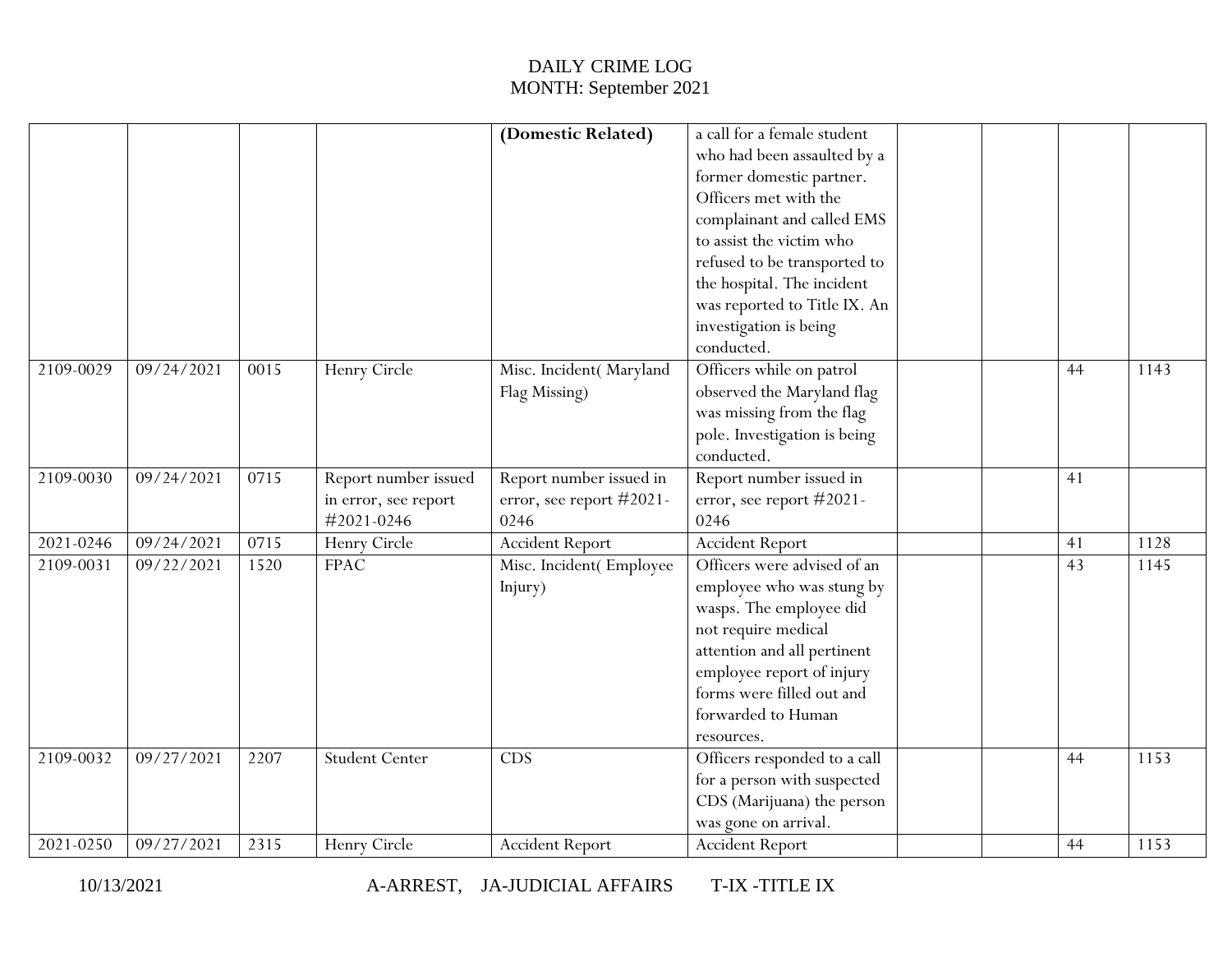| 2109-0033 | 09/28/2021 | 2001 | MLK Bldg.                 | Medical Emergency             | Officers responded to a       | 43 | 1145 |
|-----------|------------|------|---------------------------|-------------------------------|-------------------------------|----|------|
|           |            |      |                           |                               | student who lost              |    |      |
|           |            |      |                           |                               | consciousness due to heat     |    |      |
|           |            |      |                           |                               | exhaustion. The student was   |    |      |
|           |            |      |                           |                               | alert upon arrival and        |    |      |
|           |            |      |                           |                               | refused medical attention.    |    |      |
| 2109-0034 | 09/29/2021 | 0746 | Lot S                     | Impound                       | A vehicle illegally parked in | 41 | 1142 |
|           |            |      |                           |                               | front of a dumpster           |    |      |
|           |            |      |                           |                               | obstructing access was        |    |      |
|           |            |      |                           |                               | ticketed and towed            |    |      |
| 2109-0035 | 09/29/2021 | 0746 | Lot S                     | Impound                       | A vehicle illegally parked in | 41 | 1142 |
|           |            |      |                           |                               | front of a dumpster           |    |      |
|           |            |      |                           |                               | obstructing access was        |    |      |
|           |            |      |                           |                               | ticketed and towed            |    |      |
| 2109-0036 | 09/29/2021 | 1745 | <b>Laurel Town Center</b> | 4 <sup>th</sup> Degree Sexual | A student reported an         | 53 | 1145 |
|           |            |      |                           | Offense (Off Campus)          | unwanted touching of a        |    |      |
|           |            |      |                           |                               | sexual nature and grabbing    |    |      |
|           |            |      |                           |                               | which occurred in Laurel,     |    |      |
|           |            |      |                           |                               | Maryland. A report was        |    |      |
|           |            |      |                           |                               | taken however, the victim     |    |      |
|           |            |      |                           |                               | was advised to report the     |    |      |
|           |            |      |                           |                               | crime in the jurisdiction of  |    |      |
|           |            |      |                           |                               | occurrence.                   |    |      |
| 2109-0037 | 09/29/2021 | 1945 | Report number issued      | Report number issued in       | Report number issued in       | 43 | 1145 |
|           |            |      | in error see report       | error see report number       | error see report number       |    |      |
|           |            |      | number 2109-0038          | 2109-0038                     | 2109-0038                     |    |      |
| 2109-0038 | 09/29/2021 | 1945 | <b>ELLC</b>               | <b>Unauthorized Entry</b>     | Officers responded to the     | 53 | 1145 |
|           |            |      |                           |                               | ELLC for a report of an       |    |      |
|           |            |      |                           |                               | individual who refused to     |    |      |
|           |            |      |                           |                               | stop at the front desk and    |    |      |
|           |            |      |                           |                               | entered the building. The     |    |      |
|           |            |      |                           |                               | person was located and        |    |      |
|           |            |      |                           |                               | escorted from the building    |    |      |
|           |            |      |                           |                               | with a trespass warning.      |    |      |